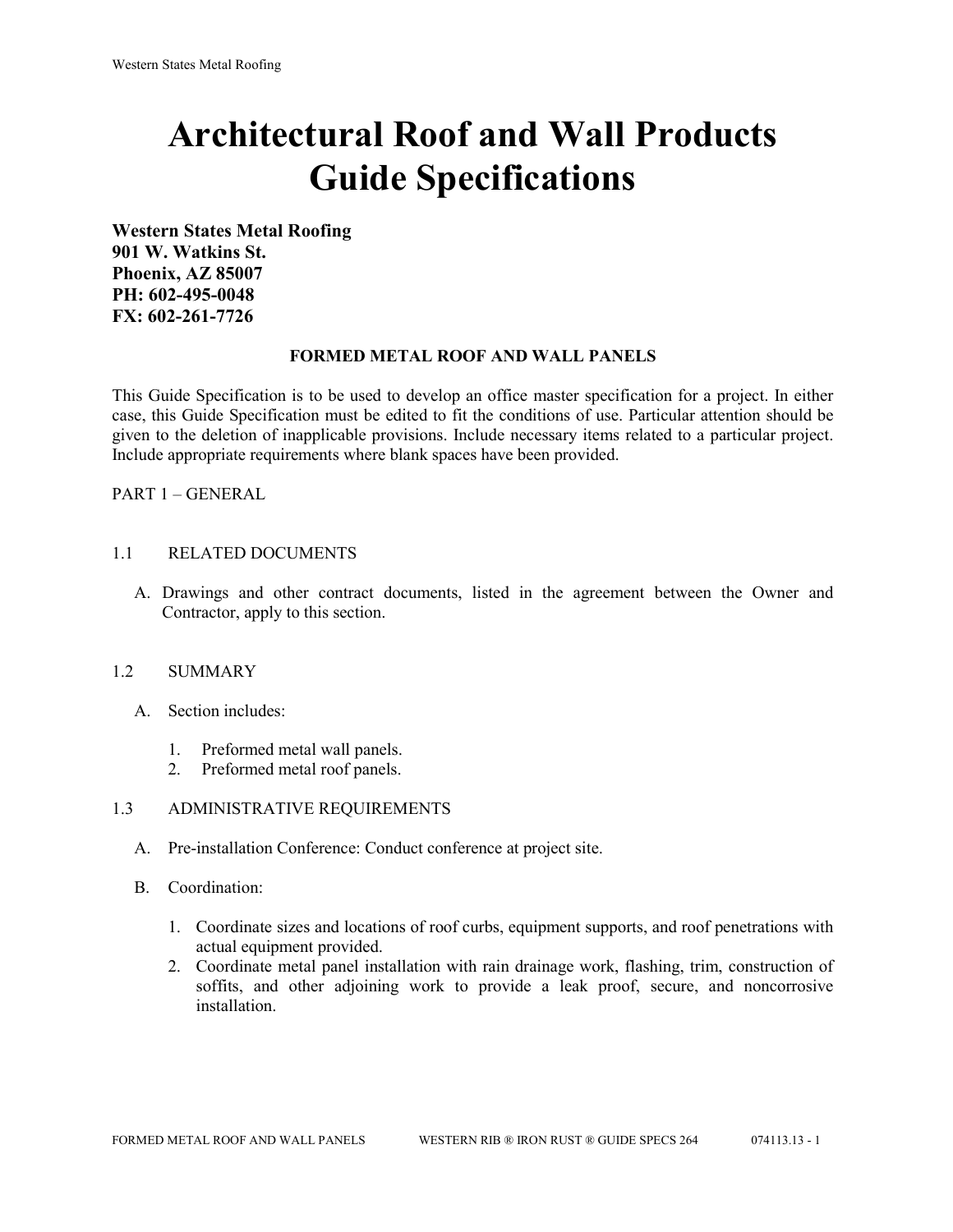## 1.4 SUBMITTALS

- A. Product Data:
	- 1. Include construction details, material descriptions, dimensions of individual components and profiles and finishes for each type of panel and accessory.
- B. Shop Drawings:
	- 1. Include fabrication and installation layouts of metal panels; details of edge conditions, joints, panel profiles, corners, anchorages, attachment system, trim, flashings, closures, accessories and special details.
	- 2. Accessories: Include details of the flashing, trim, and anchorage systems, at a scale of not less than 1-1/2 inches per 12 inches.
- C. Samples:
	- 1. Metal Panels: 12 inches long by actual panel width. Include fasteners, closures, and other metal panel accessories.
- D. Qualification Data: For Installer.
- E. Product Test Reports: For each product, for tests performed by a qualified testing agency.
- F. Filed quality control reports.
- G. Sample Warranties: For special warranties.
- 1.5 QUALITY ASSURANCE
	- A. Installer Qualifications: An entity that employs installers and supervisors who have a minimum of 3 years' experience in the installation of metal roof / wall panels.
	- B. Mockups: Build mockup; to verify selections made under sample submittals and to demonstrate aesthetic effects and set quality standards for fabrication and installation.
- 1.6 DELIVERY, STORAGE AND HANDLING
	- A. Deliver components, metal panels and other manufactured items so as not to be damaged or deformed. Package metal panels for protection during transportation and handling.
	- B. Store metal panels in a manner to prevent bending, warping, twisting and surface damage.
	- C. Stack metal panels horizontally on platforms or pallets, covered with suitable weather tight and ventilated covering. Store metal panels to ensure dryness with positive slope for drainage of water. Do not store metal panels in contact with other materials that might cause staining, denting or other surface damage.
	- D. Retain strippable protective covering on metal panels during installation.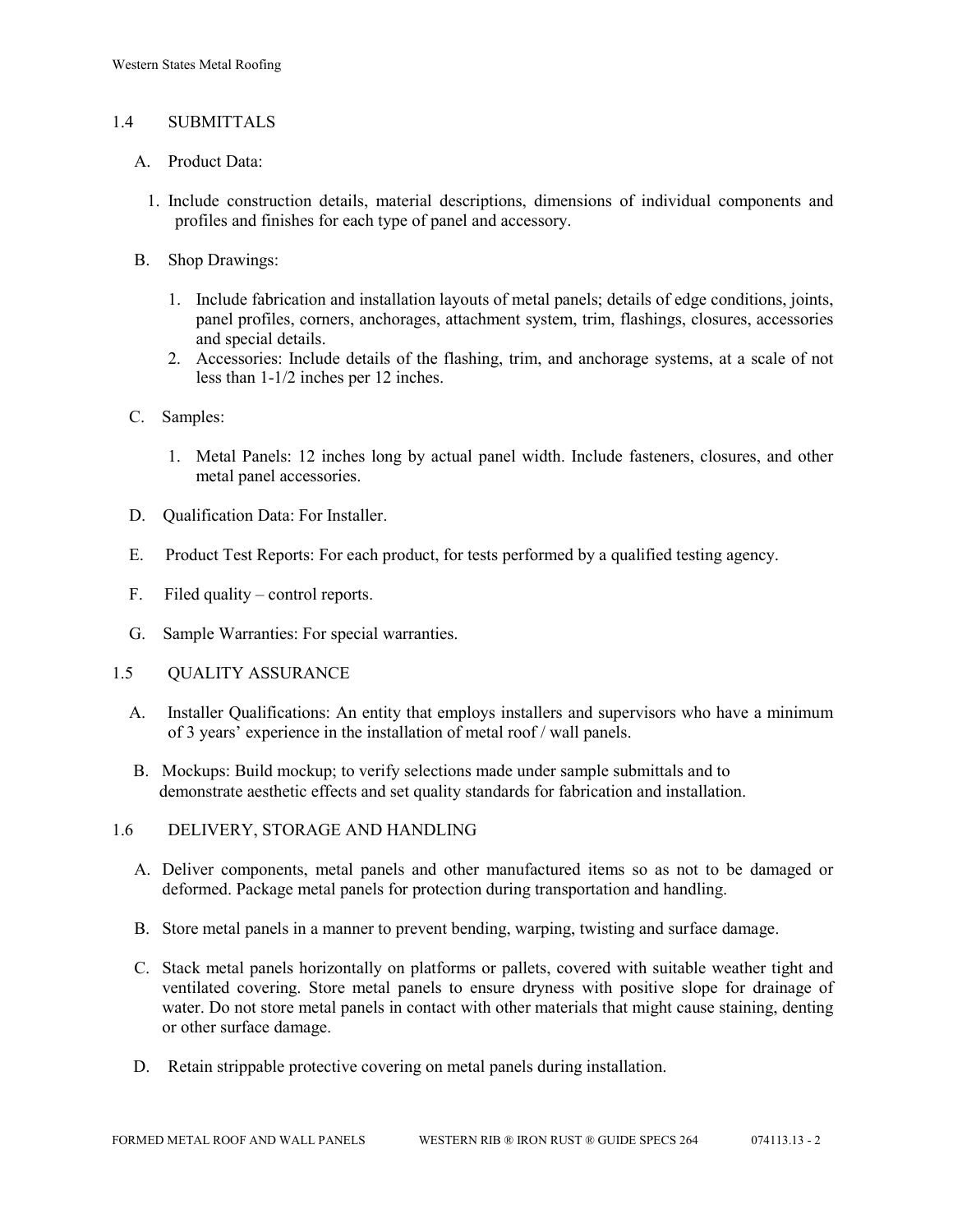## 1.7 FIELD CONDITIONS

A. Weather Limitations: Proceed with installation only when existing and forecasted weather conditions permit assembly of metal panels to be performed according to manufacturers' written instructions and warranty requirements.

## 1.8 WARRANTY

- A. MANUFACTURER'S PRODUCT WARRANTY
	- 1. Manufacturer's standard coating performance warranty, as available for specified installation and environmental conditions. (Contact a WSMR Representative to determine actual warranty criteria)

### B. CONTRACTORS WARRANTY

1. Warrant panels, flashings, sealants, fasteners, and accessories against defective materials and/ or workmanship, to remain watertight and weatherproof with normal usage for two (2) years following Project Substantial Completion date.

### PART 2 – PRODUCTS

### 2.1 MANUFACTURER

 A. Western States Decking, Inc., DBA - Western States Metal Roofing, 901 W. Watkins St., Phoenix, AZ 85007; Phone: (877) 787-5467; Fax: (602) 261-7726

Email: [sales@paintedrustedroofing.com](mailto:sales@paintedrustedroofing.com) Website: www.paintedrustedroofing.com

B. Substitutions: In accordance with contract documents.

#### 2.2 METAL ROOF PANELS

- A. Western Rib ®; Tapered- Rib Profile, Exposed Fastener Metal Panels: metal panel consisting of formed metal sheet with trapezoidal ribs, installed by lapping edges of adjacent panels.
	- 1. Metal Panel Designation: Western Rib ® Panel
	- 2. ASTM A653 Galvanized G-90 Minimum
		- a. Nominal Thickness: [26 Gauge]
		- b. Exterior Finish Available In: Cool Tech ® SMP (Siliconized Modified Polyester)
	- 3. Grade of Steel:
		- a. 26 Gauge Grade 80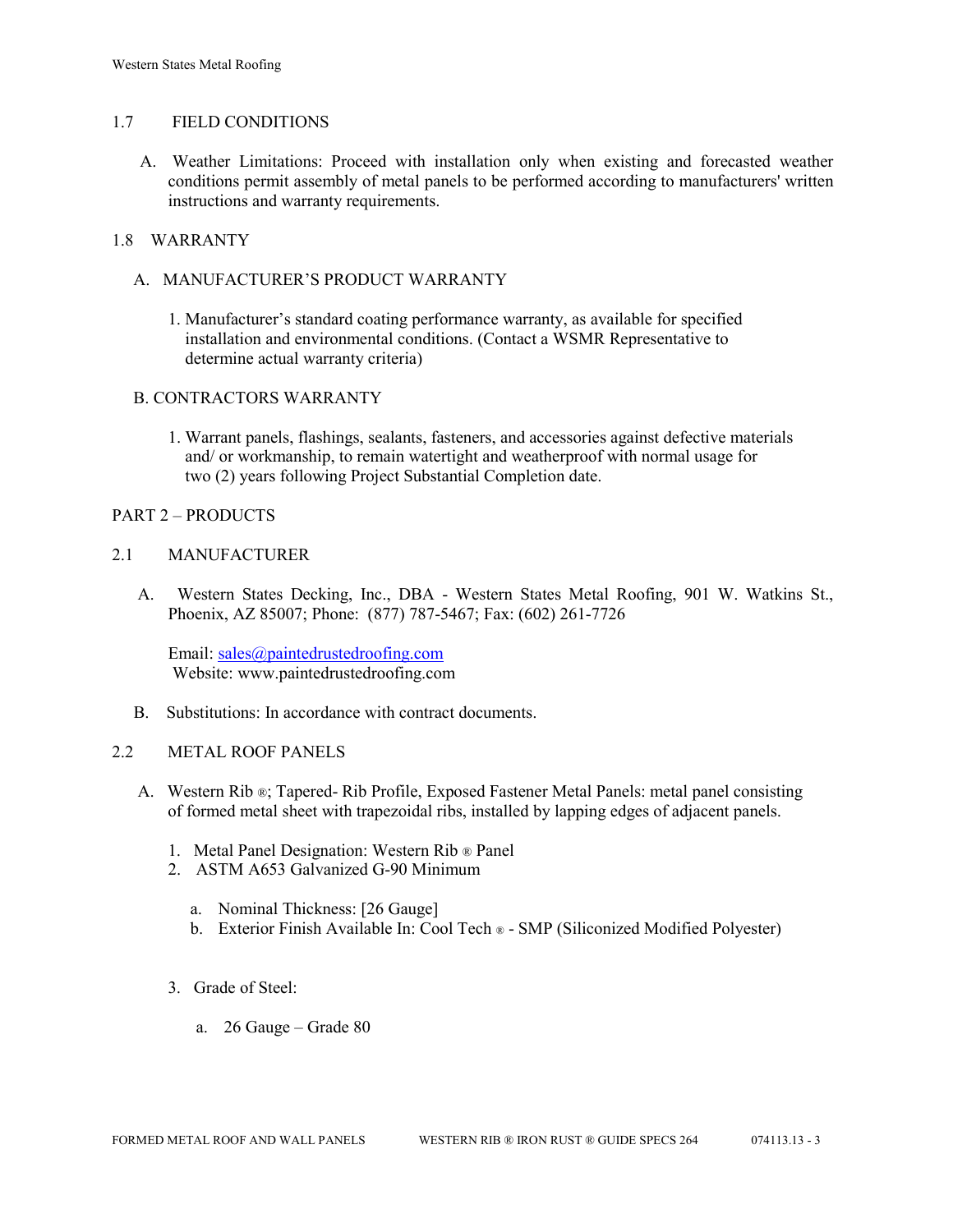- 4. Rib Spacing: 7.2 inches on center
- 5. Panel Coverage: 36 inches
- 6. Panel Height: 1.5 inches

## 2.3 ACCESSORIES

- A. Self-Adhering, High- Temperature Underlayment: Provide self-adhering, cold applied, sheet underlayment, a minimum of 30 mils thick, specifically designed to withstand high metal temperatures beneath metal roofing. Provide primer when recommended by underlayment manufacturer.
	- 1. Thermal Stability: Stable after testing at 220 deg F; ASTM D 1970.
	- 2. Low- Temperature Flexibility: Passes after testing at minus 20 deg F; ASTM D 1970.
- B. Miscellaneous Metal Sub framing and Furring: ASTM C 645; cold formed, metallic- coated steel sheet, ASTM A 653/ A 653M, G90 coating designation or ASTM A 792/ A 792M, Class AZ55 aluminum- zinc alloy coating designation unless otherwise indicated. Provide manufacture's standard sections as required for support and alignment of metal panel system.
- C. Panel accessories: Provide components required for a complete, weather tight panel system including trim, clips, flashings, sealants, gaskets, fillers, closure strips, and similar items. Match material and finish of metal panels unless otherwise indicated.
	- 1. Closures: Provide closures at eaves and ridges, fabricated of same metal as metal panels.
	- 2. Backing Plates; Provide metal backing plates at panel end splices, fabricated from material recommended by manufacturer.
	- 3. Closure Strips: Closed-cell, expanded, cellular, rubber or cross linked, polyolefin-foam or closed-cell laminated polyethylene; minimum I -inch-thick, flexible closure strips; cut or pre-molded to match metal panel profile. Provide closure strips where indicated or necessary to ensure weather tight construction.
- D. Flashing and Trim: Provide flashing and trim formed from same material as metal panels as required to seal against weather and to provide finished appearance. Finish flashing and trim with same finish systems adjacent metal panels.
- E. Panel Fasteners: Self-tapping screws designed to withstand design loads. Provide EPDM or PVC sealing washers for exposed fasteners.
- F. Panel Sealants: Provide sealant type recommended by manufacturers that are compatible with panel materials, are non-staining and do not damage panel finish.
- G. Metal Protection: When dissimilar metals contact each other or corrosive substrates, protect against galvanic.

## 2.4 FABRICATION

 A. General: Fabricate and finish metal panels and accessories at the factory, by manufacturers Standard procedures and processes, as necessary to fulfill indicated performance requirements demonstrated by laboratory testing. Comply with indicated profiles and with dimensional and structural requirements.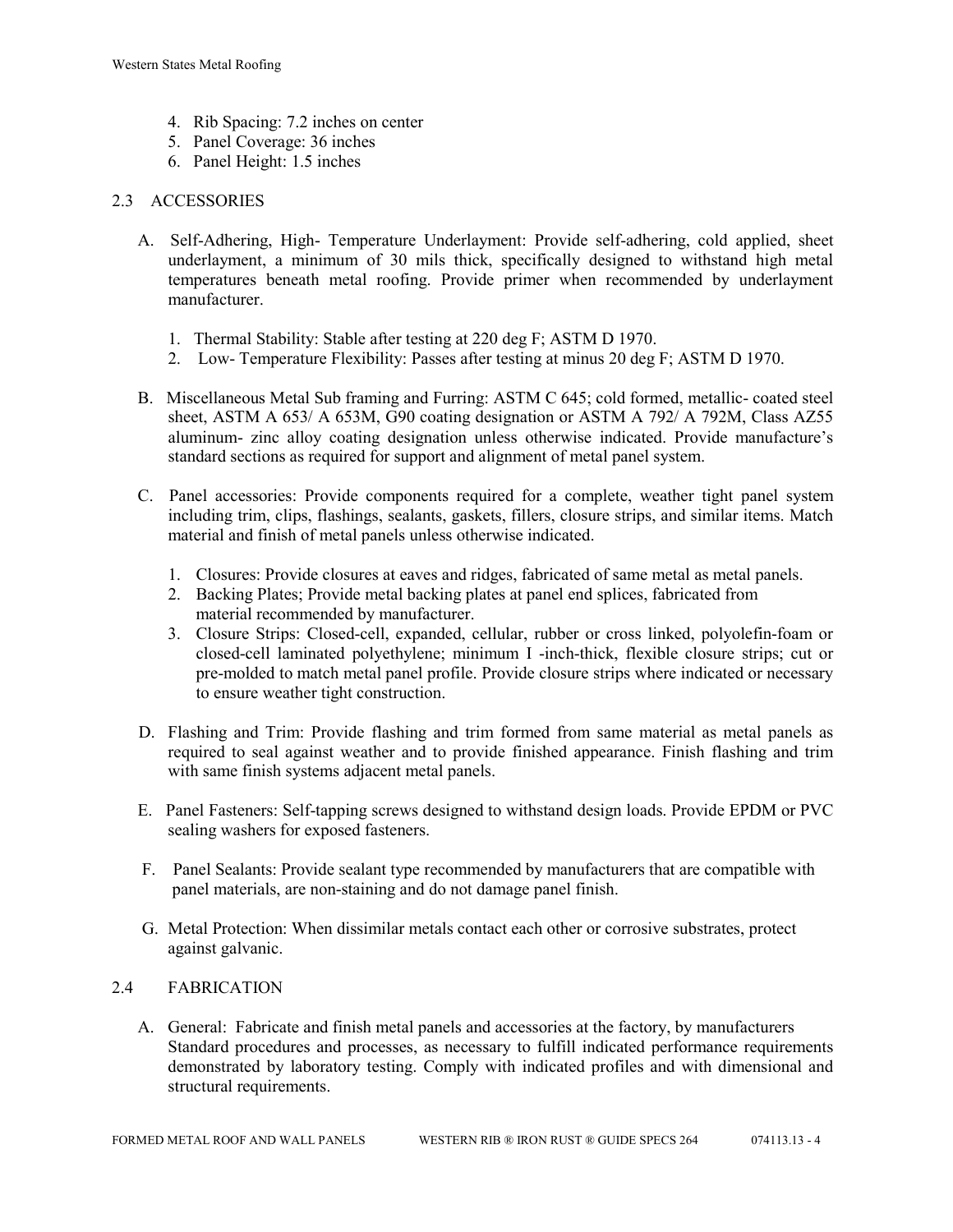- B. Provide panel profile, including major ribs and intermediate stiffening ribs, if any, for full length of panel.
- C. Sheet Metal Flashing and Trim: Fabricate flashing and trim to comply with manufacturer's recommendations and recommendation in SMACNA's "Architectural Sheet Metal Manual" that apply to design, dimensions, metal, and other characteristics of item indicated.

## 2.5 FINISHES

- A. Protect mechanical and painted finishes on exposed surfaces from damage by applying a strippable, temporary protective covering before shipping.
- B. Appearance of Finished Work: Variations in appearance of abutting or adjacent pieces are acceptable if they are within one- half of the range of approved Samples. Noticeable variations in same piece are unacceptable. Variations in appearance of other components are acceptable if they are within the range of approved Samples and are assembled or installed to minimize contrast.
- C. Steel Panels Finish:
	- 1. Exterior Finish: Western States Metal Roofing, Iron Rust ®, SMP Paint System, consisting of  $0.15 - 0.30$  mil primer with  $0.70 - 0.90$  base coat and a  $0.10 - 0.50$  mil print coat. Dry film thickness per ASTM D1400.
	- 2. Interior Finish: Standard Polyester backer finish consisting of 0.15 0.25 mil primer coat and a  $0.30 - 0.40$  backer coat with a minimum total dry film thickness of  $0.45 - 0.65$  mil.

## PART 3- EXECUTION

## 3.1 EXAMINATION

- A. Examine substrates, area, and conditions, with installer present, for compliance with requirements for installation tolerances, metal panel supports, and other conditions affecting performance of the work.
	- 1. Examine primary and secondary roof framing to verify that rafters, purlins, angles, channels, and other structural panel support members and anchorages have been installed within alignment tolerances required by metal roof panel manufacturer.
	- 2. Examine solid roof sheathing to verify that sheathing joints are supported by framing or blocking and that installation is within flatness tolerances required by metal roof panel manufacture.
		- a. Verify that air or water-resistive barriers have been installed over sheathing or backing substrate to prevent air infiltration or water penetration.
- B. Examine roughing-in for components and systems penetrating metal panels to verify actual locations of penetrations relative to seam locations of metal panels before installation.
- C. Proceed with installation only after unsatisfactory conditions have been corrected.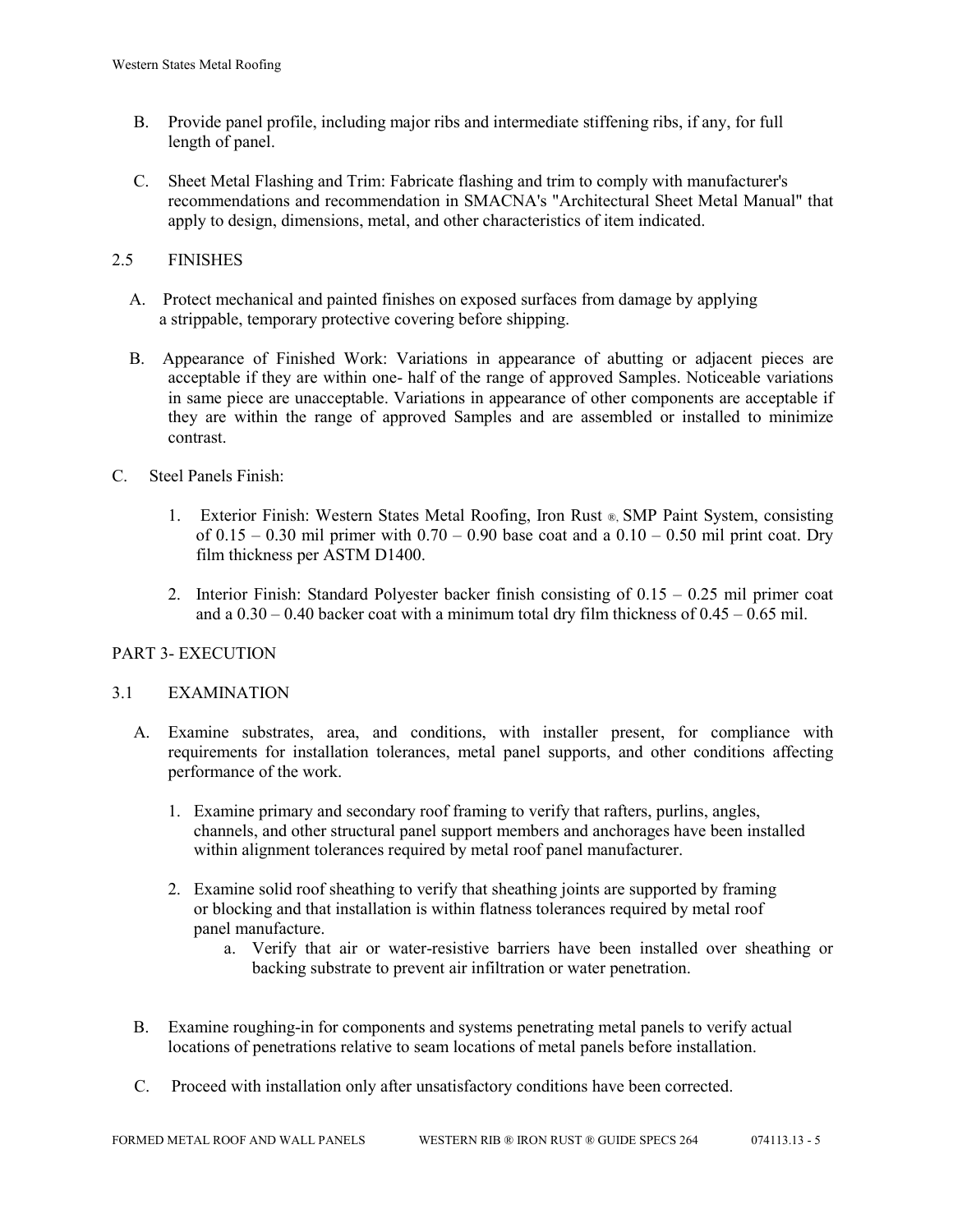## 3.2 PREPARATION

 A. Miscellaneous Supports: Install sub framing, furring and other miscellaneous panel support members and anchorage according to ASTM C 754 and metal panel manufacturer's written recommendations.

## 3.3 UNDERLAYMENT INSTALLATION

- A. Self- Adhering Sheet Underlayment: Apply primer if required by manufacturer. Comply with temperature restrictions of underlayment manufacturer for installation. Apply at locations indicated on Drawings, wrinkle free, in shingle fashion to shed water, and with end laps of not less than 6 inches staggered 24 inches between courses. Overlap side edges not less than 3- ½ inches. Roll laps with roller. Cover underlayment within 14 days.
- B. Felt Underlayment: Apply at locations indicated [below] [on drawings], in shingle fashion to shed water. And with lapped joints of not less than 2 inches.
	- 1. Apply over the entire roof surface.
	- 2. Apply on roof not covered by self- adhering sheet underlayment. Lap over edges of self adhering sheet underlayment not less than 3 inches, in shingle fashion to shed water.
- C. Slip Sheet: Apply slip sheet over underlayment before installing metal roof panels.
- D. Flashings: Install flashings to cover underlayment to comply with requirements specified in Section 076200 "Sheet Metal Flashing and Trim."

## 3.4 METAL PANEL INSTALLATION

- A. General: Install metal panels according to manufacturer's written instructions in orientation, sizes, and locations indicated. Install panels perpendicular to supports unless otherwise indicated. Anchor metal panels and other components of the work securely in place, with provisions for thermal and structural movement.
	- 1. Shim or otherwise plumb substrates receiving metal panels.
	- 2. Flash and seal metal panels at perimeter of all openings. Fasten with self-tapping screws. do not begin installation until air or water- resistive barriers and flashings that are concealed by metal panels are installed.
	- 3. Install screw fasteners in predrilled holes.
	- 4. Locate and space fastenings in uniform vertical and horizontal alignment.
	- 5. Install flashing and trim as metal panel work proceeds.
	- 6. Locate panel splices over, but not attached to, structural supports. Stagger panel splices and end laps to avoid a four – panel lap splice condition.
	- 7. Align bottoms of metal panels and fasten with blind rivets, bolts, or self- tapping screws. Fasten flashings and trim around openings and similar elements with self-tapping screws.
	- 8. Provide weather tight escutcheons for pipe—and conduit- penetrating panels.
- B. Fasteners:
	- 1. Steel Panels: Use galvanized steel fasteners.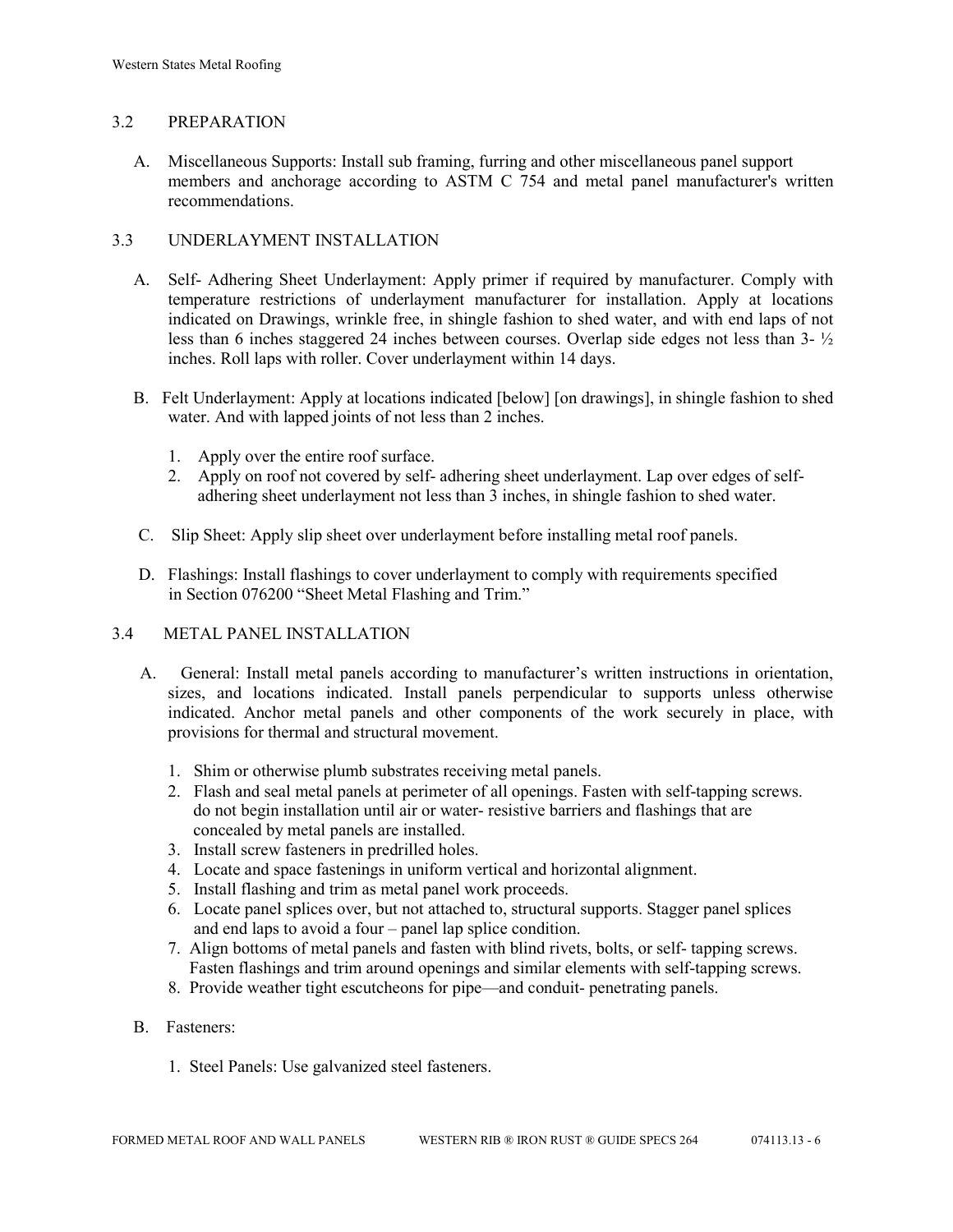- C. Metal Protection: When dissimilar metals contact each other or corrosive substrates, protect against galvanic action.
- D. Lap-Seam Metal Panels: Fasten metal panels to supports with fasteners at each lapped joint at location and spacing recommended by manufacturer.
	- 1. Lap ribbed or fluted sheets one full rib. Apply panels and associated items true to line for neat and weather tight enclosure.
	- 2. Provide metal backed washers under heads of exposed fasteners bearing on weather side of metal panels.
	- 3. Locate and space exposed fasteners in uniform vertical and horizontal alignment. Use proper tools to obtain controlled uniform compression for positive seal without rupture of washer.
	- 4. Install screw fasteners with power tools having controlled torque adjusted to compress Washer tightly without damage to washer, screw threads or panels. Install screws in predrilled holes.
	- 5. Flash and seal pans with weather closures at perimeter of all openings.
- E. Accessory Installation: install accessories with positive anchorage to building and weather tight Mounting, and provide for thermal expansion. Coordinate installation with flashings and other components.
	- 1. Install components, required for a complete metal panel system including trim, copings, corners, seam covers, flashings, sealants, gaskets, fillers, closure strips and similar items. Provide types indicated by metal wall panel manufacturer; or, if not indicated, provide types recommended by metal panel manufacturer.
- F. Flashing and Trim: Comply with performance requirements manufacturer's written installation instructions, and SMACNA's "Architectural Sheet Metal Manual." Provide concealed fasteners where possible, and set units true to line and level. Install work with laps, joints and seams that are permanently watertight.
	- 1. Install exposed flashing and trim that is without buckling and tool marks, and that is true to line and levels indicated, with exposed edges folded back to form hems. Install sheet metal flashing and trim to fit substrates and achieve waterproof performance.
	- 2. Expansion Provisions: Provide for thermal expansion of exposed flashing and trim. Space movement joint at a maximum of 10 feet with no joints allowed within 24 inches of corner or intersection. Where lapped expansion provisions cannot be used or would not be sufficiently waterproof, form expansion joints of intermeshing hooked flanges, not less than 1 inch deep, filled with mastic sealant (concealed within joints).

## 3.5 ERECTION TOLERANCES

A. Installation Tolerances: Shim and align metal panel units within installed tolerance of  $\frac{1}{4}$  inch in 20 feet on slope and location lines and within 1/8- inch offset of adjoining faces and of alignment of matching profiles.